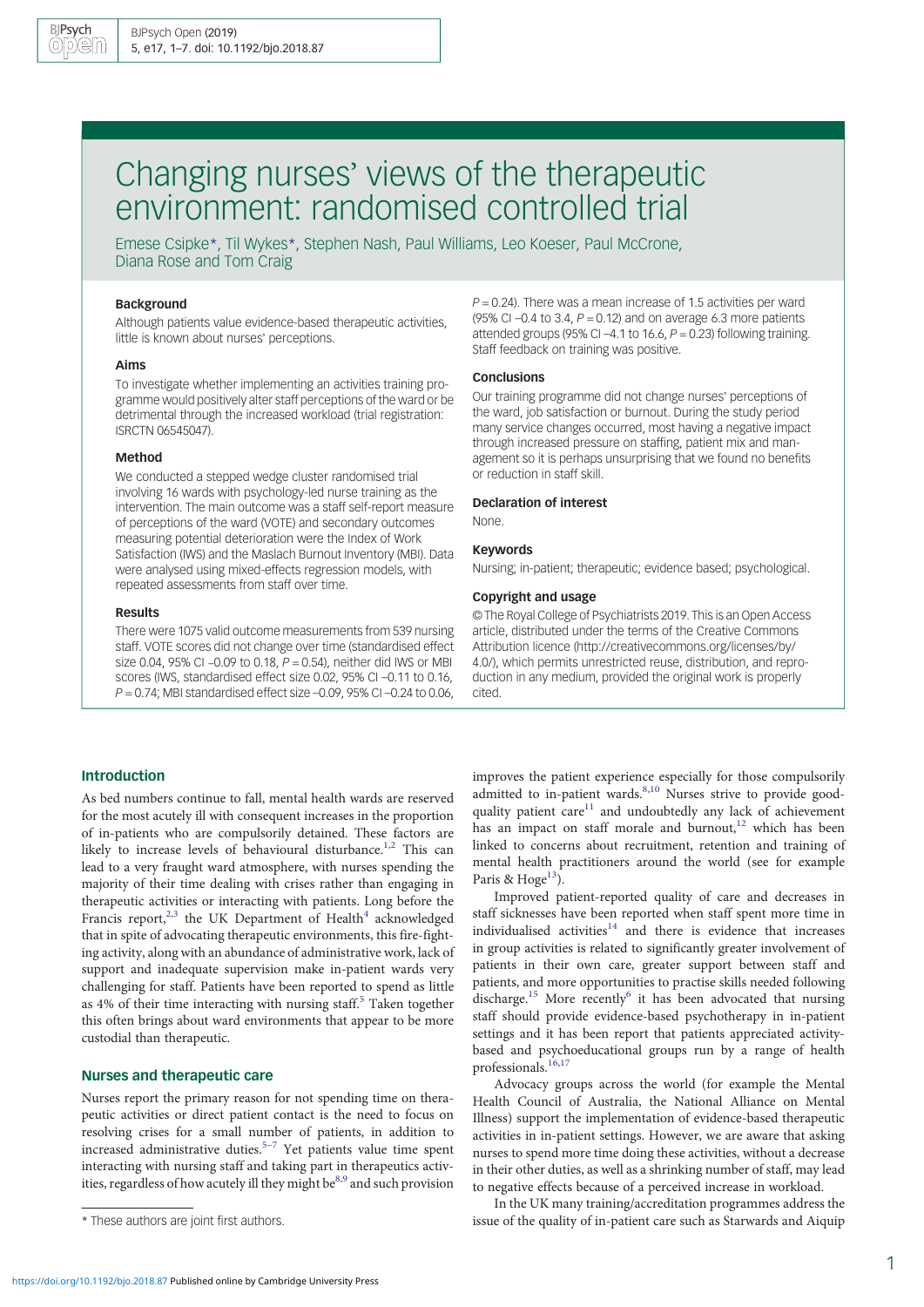(see for example: Bowers *et al*<sup>[5](#page-5-0)</sup> and Royal College of Psychiatrists<sup>[18](#page-6-0)</sup>). Clarke<sup>[19](#page-6-0)</sup> has outlined that these programmes could be improved by providing adequate training and supervision for ward-based staff, a suggestion echoed by a US committee dedicated to the welfare of US-based mental health professionals.<sup>[20](#page-6-0)</sup> All this evidence suggests that activities – especially those that are evidenced based – are beneficial to patients but there has been little information on their impact on the morale and job satisfaction of nursing staff. Most studies are short term and therefore do not investigate whether there are longer-term implications for the sustainability of any changes in nursing staff time allocation.

Our project implemented a programme of evidence-based activities to improve in-patient services and rigorously evaluated their impact. The aims of the study are: (a) to investigate the changes to staff perceptions of the environmental milieu of providing staff training for therapeutic activities and (b) to explore any development of negative effects (particularly on staff morale).

# Method

#### Design

The study was a cluster randomised trial of 16 wards (clusters) in a stepped wedge design (whereby the timing of the intervention to a ward is randomised) (trial registration: ISRCTN 06545047, [http://](http://www.perceive.iop.kcl.ac.uk/) [www.perceive.iop.kcl.ac.uk/\)](http://www.perceive.iop.kcl.ac.uk/). As all clusters eventually receive the intervention, this design is often used in situations where for ethical reasons the researchers do not wish to deny the intervention to any particular cluster.<sup>21</sup> Another key reason for selecting this design method was that it allows multiple clusters to be included even when it is not possible to intervene in all clusters simultaneously. The use of this design is relatively uncommon and analysis methods are recent.<sup>[22](#page-6-0)</sup> For pragmatic reasons the randomisation was carried out in three waves, with the first eight wards being randomised, four in the second wave with the final four following. Further details are described in our companion paper relating to patient experience.<sup>[10](#page-5-0)</sup>

Nursing staff working on these wards during any assessment period were recruited and although they were aware of whether their ward had been randomised or not, assessments took place before any training was completed or activities were run. All staff assessments were self-report. We collected data at nine time points, approximately 6 months apart. Staff completed assessments each time they were available and consented to do so and so repeat measurements per person were permitted.

# The setting

This study was carried out in two mental health trusts that cover five distinct geographic areas representing varied deprivation scores from the high deprivation inner city through to suburban affluent areas (for more detail see Csipke et  $al^8$  $al^8$ ).

- (a) Borough 1 serves an inner-city population with a high deprivation index. Five 18-bedded wards participated.
- (b) Borough 2 serves a suburban affluent area. Three wards participated, two wards had 22 beds and the remaining one had only 8 beds.
- (c) Borough 3 has a high deprivation score and four 18-bedded wards provide acute in-patient care.
- (d) Borough 4 had two 18-bedded mixed-gender wards that serve an area with a high deprivation score.
- (e) Borough 5 had two 18-bedded wards that serve an area that is more suburban and affluent.

#### **Participants**

Nurses of any grade were eligible to take part. Temporary staff were required to have completed seven shifts in the previous month in order to be eligible so that we could be sure that they were sufficiently familiar with the ward environment to complete the measures. Ethical approval for the study was granted by Bexley and Greenwich Research Ethics Committee (Ref: 07/H0809/49) and all eligible participants were approached and gave written informed consent.

## Main outcome

For all measures obtained by questionnaires it was a requirement that more than 80% of the questions were completed. Questionnaires with less than 80% item completion were excluded as missing.

We used the Views of the therapeutic Environment  $(VOTE)$ ,<sup>11</sup> as the main outcome. This is a 20-item measure, each on a six-point Likert scale with good reliability and validity that captures staff perceptions of the daily pressures of working on acute in-patient mental health wards. The outcomes investigated were the total scores and for secondary analyses three subscales (workload intensity, team dynamics and interaction anxiety). Low scores represent positive views. VOTE was user developed by nurse researchers with in-patient ward nursing staff specifically for this study to reflect the concerns and views of the nurses. As far as we know there is no other nurse-developed measure of nurse views.

#### Secondary outcomes

Our secondary outcomes were as follows.

- (a) The Maslach Burnout Inventory-Human Services Survey  $(MBI).<sup>23</sup>$  $(MBI).<sup>23</sup>$  $(MBI).<sup>23</sup>$  This captures work-related 'burnout' over 22 items, each on a six-point Likert scale. It has good psychometric properties and is widely used. The MBI consists of three subscales: emotional exhaustion, depersonalisation and personal accomplishment. High scores on the emotional exhaustion and depersonalisation subscales indicate poor functioning but higher scores on the personal accomplishment subscale indicate better functioning
- (b) The Index of Work Satisfaction  $(IWS)$ .<sup>[24](#page-6-0)</sup> This consists of 44 items measured on a seven-point Likert scale with a total score reflecting job satisfaction, with higher scores representing less job satisfaction.
- (c) Demographic information on staff. Participants' age, gender, ethnicity, employment band and length of employment were collected.
- (d) Costs. In order to estimate the cost of the intervention we recorded the number of participants in the training sessions and their duration along with the staff input required to deliver the training.

#### Post-training feedback

One group session and four interviews were carried out at the end of the trial. Topic guides were developed and nurses were invited to discuss their experience of completing the training programme and running the subsequent groups. In particular, they were asked to reflect on what worked well and what did not. The responses and discussions were recorded and transcribed to provide an additional source of data to compliment results from the quantitative analyses, and to continue to seek nurses' views in a non-quantitative manner.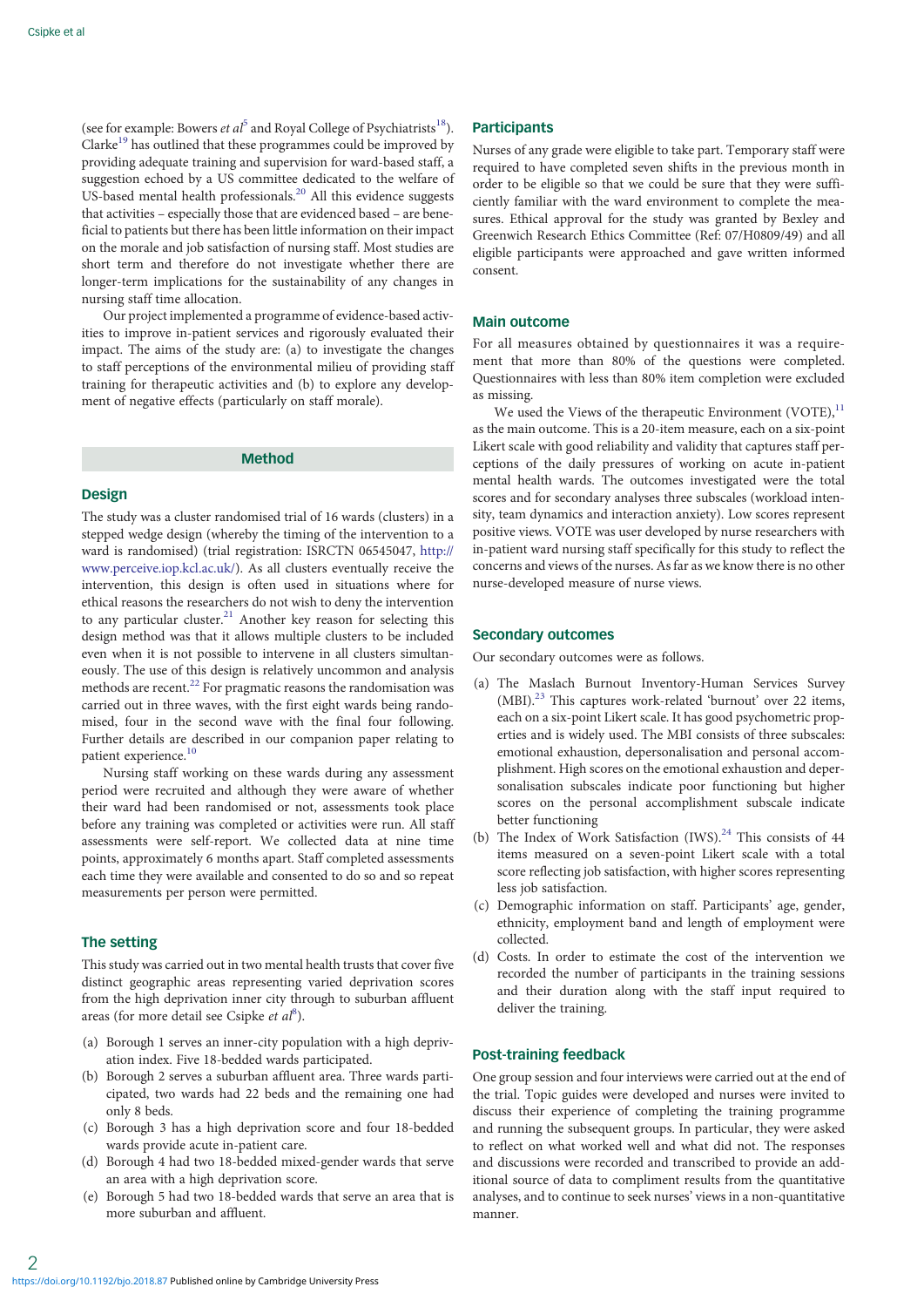# Staff training intervention

In keeping with the ethos of involving ward nurses at every stage of the study, the Trust clinical leads, nursing management and direct care staff on the wards met several times to consult on the evidence-based activities that were eventually chosen. National Institute for Health and Care Excellence (NICE) guidelines were taken into account, and the group chose to include other staff (occupational therapists and pharmacists) in the training as they also have a presence on the ward. This consultancy group decided to have four activities as compulsory as they applied to all wards.

- (a) A single session of cognitive–behavioural therapy-based communications and understanding/avoiding aggression training for nurses (cofacilitated by a patient educator).
- (b) Social cognition and interaction training<sup>25</sup> aimed at helping people understand social situations better in order to avoid misunderstandings, a common occurrence on wards.
- (c) Computerised cognitive remediation therapy (in order to involve occupational therapists), designed to address cognitive deficits such as problems with memory, organisation and concentration.[26](#page-6-0)
- (d) Where pharmacists were available, they were recruited to run a medication education group.

Two optional nurse-provided therapies were chosen by wards themselves based on their patient's needs (wards had unique mixes of patients) and the mix of skills available from the following: problem-solving skills, emotional coping skills group, hearing voices group, relaxation/sleep hygiene and coping with stigma group.

Training for each of the activities lasted 2–3 h. Clinical psychologists delivered the training, and cofacilitated the groups themselves alongside the nurses until the nurses were able and confident to deliver it independently. Nurses were required to run the groups independently by the end of 6 months. The groups themselves ran for 45 min once a week. See <http://www.perceive.iop.kcl.ac.uk/> and Csipke  $et$   $al^8$  $al^8$  for more detailed information.

(two wards at a time), then wards 9 to 12, and finally wards 13 to 16. After the baseline period two wards were selected at random to receive staff training, with a further two wards selected every 6 months until all wards had received the training. The final four wards joined the study at a later period as they became available to participate in the study, therefore it was not possible to collect more extensive preintervention data. The design is shown in Table 1.

#### Statistical analysis

The effect of staff training was estimated through effects on staff members including more general ward effects as well as individual-level data. All analysis was carried out using Stata version 11 or later.

The primary outcome (VOTE score) was analysed using a mixed-effects regression model with a random effect to account for the variance because of repeated measurements within staff. Ward and time were accounted for as fixed effects, by using an indicator variable to account for the ward and a time variable that counted collection periods as shown in Table 1. A similar method was used in the service arm of the study<sup>10</sup> but without the repeated measures random effect.

The analysis of the VOTE subscales (workload intensity, team dynamics and interaction anxiety) and secondary outcomes followed the same pattern as for the main analysis. The following vari-ables derived from previous studies<sup>[6](#page-5-0),[9](#page-5-0)</sup> were considered as potential confounders: gender, age, ethnicity, employment band, first language and length of employment. Confounding factors were assessed and included in the model if they were associated with both the intervention and the outcome with a significance of P<0.10. We performed exploratory analyses by including an interaction between the subgroup and the staff training arm and tested the nested models using likelihood-ratio tests on all outcomes to explore potential differential effects between men and women, and between White and Black and minority ethnic staff.

## Results

The training intervention time was randomised by one of the trial statisticians using the random permutations of numbers using the ralloc procedure in Stata. Wards 1 to 8 were randomised first

Randomisation

Staff members could participate on more than one occasion. In total, 560 staff members consented to take part, with 444 taking part in the

| Table 1        |      | Randomisation schedule <sup>a</sup>                                                                                                                                                                                                                                                               |                |                   |                |                   |                |                   |                |                   |
|----------------|------|---------------------------------------------------------------------------------------------------------------------------------------------------------------------------------------------------------------------------------------------------------------------------------------------------|----------------|-------------------|----------------|-------------------|----------------|-------------------|----------------|-------------------|
|                |      | Time - start of data collection period                                                                                                                                                                                                                                                            |                |                   |                |                   |                |                   |                |                   |
| <b>Borough</b> |      | 1 November<br>2008                                                                                                                                                                                                                                                                                | 1 June<br>2009 | 1 January<br>2010 | 1 June<br>2010 | 1 January<br>2011 | 1 June<br>2011 | 1 January<br>2012 | 1 June<br>2012 | 1 January<br>2013 |
|                | Ward |                                                                                                                                                                                                                                                                                                   | n              |                   |                |                   | 6              |                   | 8              | 9                 |
|                |      |                                                                                                                                                                                                                                                                                                   |                |                   |                |                   |                |                   |                |                   |
|                |      |                                                                                                                                                                                                                                                                                                   |                |                   |                |                   |                |                   |                |                   |
|                |      |                                                                                                                                                                                                                                                                                                   |                |                   |                |                   |                |                   |                |                   |
|                |      |                                                                                                                                                                                                                                                                                                   |                |                   |                |                   |                |                   |                |                   |
|                |      |                                                                                                                                                                                                                                                                                                   |                |                   |                |                   |                |                   |                |                   |
|                |      |                                                                                                                                                                                                                                                                                                   |                |                   |                |                   |                |                   |                |                   |
|                |      |                                                                                                                                                                                                                                                                                                   |                |                   |                |                   |                |                   |                |                   |
|                |      |                                                                                                                                                                                                                                                                                                   |                |                   |                |                   |                |                   |                |                   |
|                |      |                                                                                                                                                                                                                                                                                                   |                |                   |                |                   |                |                   |                |                   |
| 3              | 10   |                                                                                                                                                                                                                                                                                                   |                |                   |                |                   |                |                   |                |                   |
|                | 11   |                                                                                                                                                                                                                                                                                                   |                |                   |                |                   |                |                   |                |                   |
|                | 12   |                                                                                                                                                                                                                                                                                                   |                |                   |                |                   |                |                   |                |                   |
|                | 13   |                                                                                                                                                                                                                                                                                                   |                |                   |                |                   |                |                   |                |                   |
|                | 14   |                                                                                                                                                                                                                                                                                                   |                |                   |                |                   |                |                   |                |                   |
|                | 15   |                                                                                                                                                                                                                                                                                                   |                |                   |                |                   |                |                   |                |                   |
| 5              | 16   |                                                                                                                                                                                                                                                                                                   |                |                   |                |                   |                |                   |                |                   |
|                |      | a. 0, represents data collection prior to receipt of the staff training (i.e. control wards); 1, represents data collection after receipt of the staff training (i.e. intervention wards). Time is measured<br>in periods of 6 months. Further information available from the authors on request. |                |                   |                |                   |                |                   |                |                   |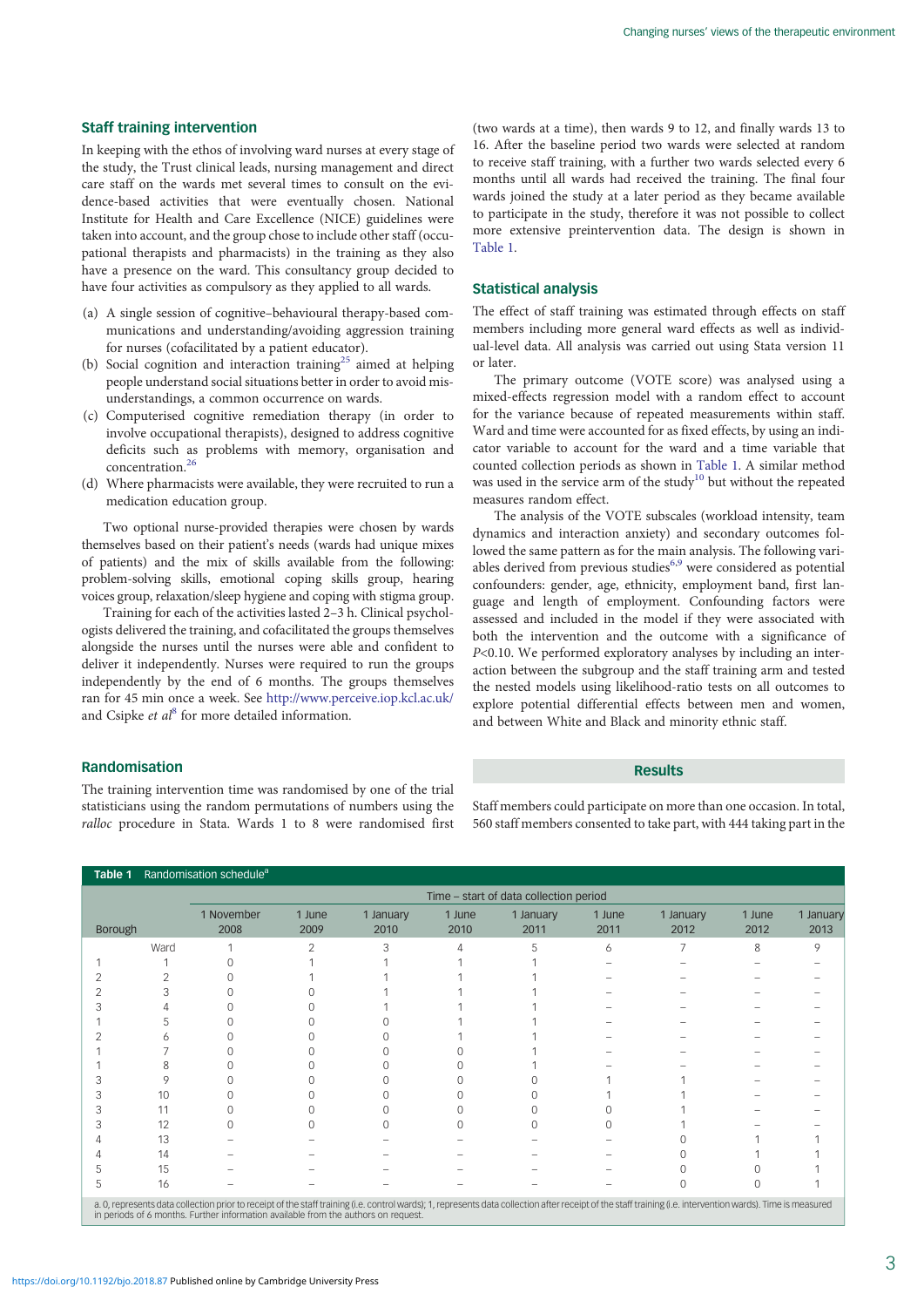| Table 2 Baseline characteristics of staff participants               |                       |                        |  |  |  |  |
|----------------------------------------------------------------------|-----------------------|------------------------|--|--|--|--|
| Characteristic                                                       | Pre-training<br>wards | Post-training<br>wards |  |  |  |  |
| Overall trial population, n                                          | 444                   | 280                    |  |  |  |  |
| Gender, n (%)                                                        | 439                   | 278                    |  |  |  |  |
| Men                                                                  | 171 (39.0)            | 98 (35.3)              |  |  |  |  |
| Women                                                                | 268 (61.0)            | 180 (64.7)             |  |  |  |  |
| Age, <sup>a</sup> mean (s.d.)                                        | 36.9 (10.1)           | 38.2 (10.7)            |  |  |  |  |
| Ethnicity, n (%)                                                     | 434                   | 274                    |  |  |  |  |
| White                                                                | 167 (38.5)            | 114 (41.6)             |  |  |  |  |
| Mixed                                                                | 14(3.2)               | 5(1.8)                 |  |  |  |  |
| Asian                                                                | 32(7.4)               | 18(6.6)                |  |  |  |  |
| Black                                                                | 208 (47.9)            | 126 (46.0)             |  |  |  |  |
| Other                                                                | 13(3.0)               | 11(4.0)                |  |  |  |  |
| First language,                                                      | 427                   | 267                    |  |  |  |  |
| English                                                              | 258 (60.4)            | 167 (62.5)             |  |  |  |  |
| Not English                                                          | 169 (39.6)            | 100 (37.5)             |  |  |  |  |
| <b>Band</b>                                                          | 414                   | 261                    |  |  |  |  |
| 2                                                                    | 33(8.0)               | 20(7.7)                |  |  |  |  |
| 3                                                                    | 113(27.3)             | 69 (26.4)              |  |  |  |  |
| 4                                                                    | 3(0.8)                | 1(0.4)                 |  |  |  |  |
| 5                                                                    | 184 (44.4)            | 117 (44.8)             |  |  |  |  |
| 6                                                                    | 59 (14.3)             | 37 (14.2)              |  |  |  |  |
| 7                                                                    | 21(5.1)               | 15(5.8)                |  |  |  |  |
| 8                                                                    | 1(0.2)                | 2(0.8)                 |  |  |  |  |
| Length of employment on ward<br>(months), <sup>a</sup> mean (s.d.)   | 44.1 (63.6)           | 55.6 (75.1)            |  |  |  |  |
| a. For staff with repeated measures, the earliest response was used. |                       |                        |  |  |  |  |

pretraining intervention and 280 post-training, of whom 64% were women. We had 1075 valid VOTE scores (677 for the pretraining intervention and 398 post training) from 539 staff members. Only 3.4% of questionnaires were excluded as a result of completing less than 80% of the items.

Demographic characteristics between the pre- and post-training phases of the trial were balanced. Table 2 describes characteristics of participants as a single group at first point of entry to the study. In the UK, Bands 2–6 are direct care staff working with patients on the wards, with Band 2 nurses being student nurses and Band 6 nurses being senior direct care nurses. Bands 7 and 8 are managerial nurses.

# Wards

Demographic characteristics of baselines characteristics broken down by wards are presented in supplementary Table 1 (available at <https://doi.org/10.1192/bjo.2018.87>). The number of completed assessments per time point per ward are included in supplementary Table 2. We did not include an interaction with time but site effects are listed in supplementary Table 3.

#### **Outcomes**

What effects did activities have on staff views of the wards?

individuals on post-training wards (mean score 70.3, s.d. = 12.7), where a lower score is indicative of a better perception of the ward. Results from the regression model showed no evidence of a change in VOTE scores (standardised effect size (ES) = 0.04, 95% CI  $-0.09$  to 0.18,  $P = 0.54$ ) (Table 3).

Our exploratory analysis examined effects for staff subgroups and suggested a difference between men and women but not for ethnicity. The model including an interaction between trial arm and gender estimated a negative effect for men  $(ES = 0.19, 95\% \text{ CI})$ 0.01 to 0.36,  $P = 0.02$ ) and a non-significant benefit for women  $(ES = -0.05, 95\% \text{ CI} -0.20 \text{ to } 0.11, P = 0.55).$ 

A clinically meaningful increase in a standardised effect is difficult to ascertain in this new measure, VOTE. As a guide, when using Cohen's d (a different standardised effect measurement), the Food and Drug Administration of the USA offers the guideline that an effect is large if  $d > 0.8$  and small if  $d < 0.5$ .

Our interview and focus group data from nurses suggested that they enjoyed running the activities and appreciated the opportunity to feel that they were providing something therapeutic rather than paperwork and crisis management. But they also reported that it was hard to be consistent, especially when there were high numbers of temporary staff on the ward. Activities were repetitive and they and patients sometimes became bored of them especially when they were in hospital for longer periods.

## Secondary outcome analyses

Secondary analyses on satisfaction and burnout show no significant effects as for the main outcomes [\(Table 4\)](#page-4-0). For the factors in the MBI we compared the factors with the norms for mental health staff in the MBI Handbook.<sup>[23](#page-6-0)</sup> We found that emotional exhaustion was higher both before and after training (pretraining 21.5 (s.d. = 11.1) post-training, 22.3 (s.d.  $= 12.1$  compared with the MBI handbook, 16.89 (s.d. = 8.90)). Depersonalisation was about the same but personal accomplishment was higher (i.e. better) (pretraining 35.5  $(s.d. = 6.1)$  post-training, 35.2  $(s.d. = 6.0)$  compared with the MBI Handbook  $30.87$  (s.d. = 6.37). But no factors were affected by the training.

# Did we increase the number of ward activities?

From data obtained from ward records, the mean number of activities per week before the staff training was 5.9 whereas after training it was 8. The regression analysis yielded a mean increase of 1.5 activities following the training (95% CI –0.4 to 3.4,  $P = 0.12$ ) ([Table 5](#page-4-0)). Before and after the training the average number of patients in activities was 28 and 39, respectively. A regression model estimated an average increase of 6.3 patients attending groups following the training (95% CI –4.1 to 16.6,  $P = 0.23$ ).

#### What was the cost of the intervention?

In total, 677 VOTE scores were from 428 individuals on pretraining wards (mean score  $68.2$ , s.d. = 12.0) and 398 scores were from 271

Over the 16 wards in this study, we estimated that the total cost of staff training amounted to approximately £156 000. Taking into

| Adjusted results for Views of the therapeutic Environment (VOTE) and VOTE subscales (standardised scales)<br>Table 3 |                                    |                            |      |      |                          |            |
|----------------------------------------------------------------------------------------------------------------------|------------------------------------|----------------------------|------|------|--------------------------|------------|
|                                                                                                                      | Training intervention, effect size | 95% CI                     | s.e. | P    | Observations, (staff). n | <b>ICC</b> |
| <b>VOTE</b>                                                                                                          | 0.04                               | $(-0.09)$ to $0.18$ )      | 0.07 | 0.54 | 1075 (546)               | 0.61       |
| VOTE subscales<br>Workload intensity <sup>a</sup>                                                                    | 0.02                               | $(-0.13 \text{ to } 0.18)$ | 0.08 | 0.78 | 1076 (526)               | 0.47       |
| Team dynamics <sup>b</sup>                                                                                           | 0.08                               | $(-0.08 \text{ to } 0.23)$ | 0.08 | 0.34 | 996 (488)                | 0.52       |
| Interaction anxiety <sup>b</sup>                                                                                     | 0.001                              | $(-0.15 \text{ to } 0.15)$ | 0.08 | 0.99 | 996 (488)                | 0.59       |
| s.e. standard error; ICC, intraclass coefficient.<br>a Adjusted for length of employment.<br>b Adjusted for age.     |                                    |                            |      |      |                          |            |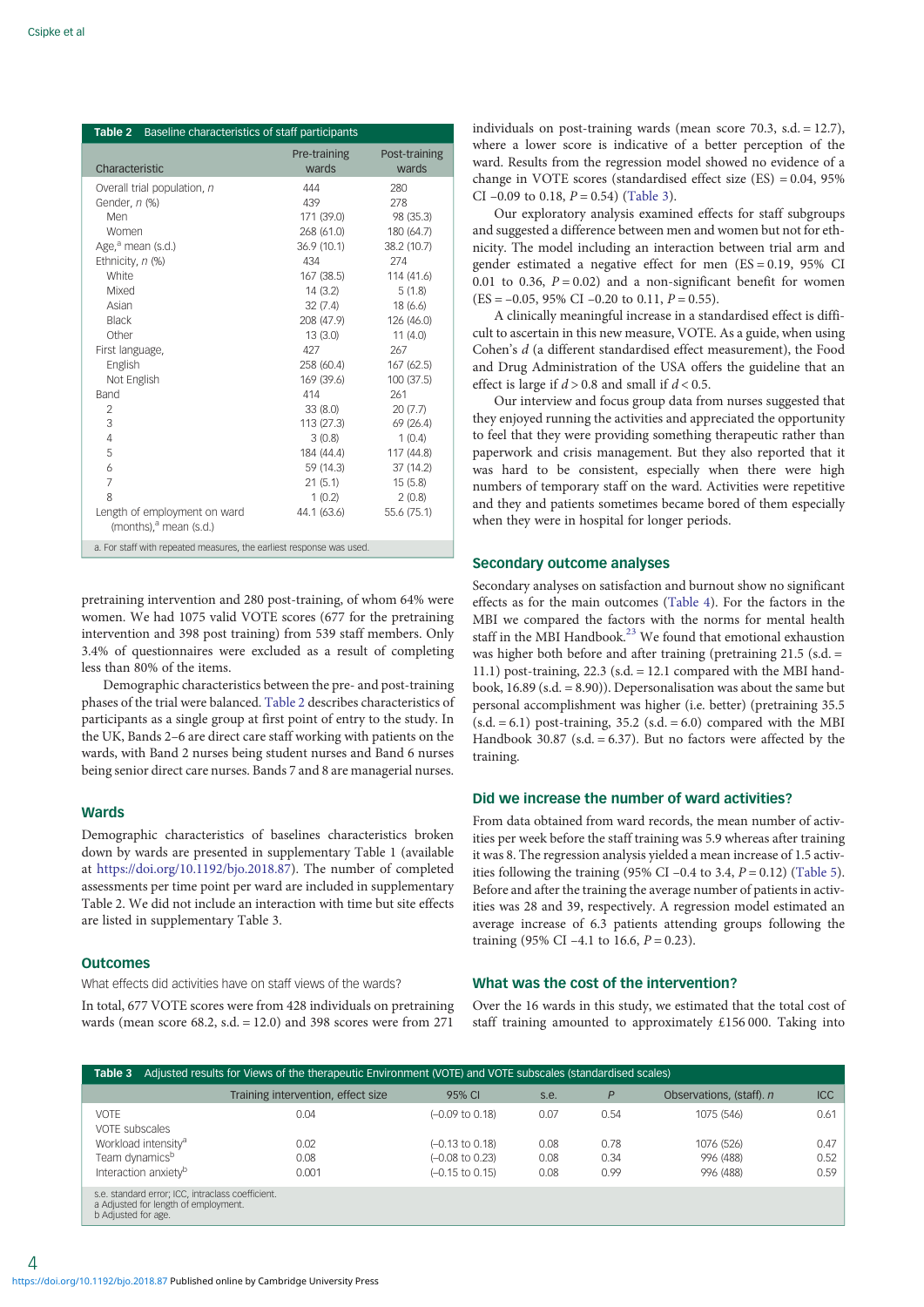<span id="page-4-0"></span>

| Adjusted results for Index of Work Satisfaction (IWS) and Maslach Burnout Inventory (MBI)<br>Table 4 |                                     |                                     |                                                                                          |                      |                                      |                      |  |  |
|------------------------------------------------------------------------------------------------------|-------------------------------------|-------------------------------------|------------------------------------------------------------------------------------------|----------------------|--------------------------------------|----------------------|--|--|
|                                                                                                      | Pre-training, mean (s.d.)           | Post-training, mean (s.d.)          | Training effect,<br>effect size (95% CI)                                                 | P                    | Observations (staff), n              | <b>ICC</b>           |  |  |
| <b>IWS</b><br>MBI <sup>a</sup><br>MBI subscales                                                      | 160.4 (30.5)<br>39.5(16.4)          | 165.3 (29.8)<br>40.7 (17.7)         | $0.02$ (-0.11 to 0.16)<br>$-0.09$ $(-0.24$ to $0.06$ )                                   | 0.74<br>0.24         | 1028 (523)<br>901 (457)              | 0.67<br>0.63         |  |  |
| Emotional exhaustion <sup>a</sup><br>Depersonalisation <sup>a</sup><br>Personal accomplishment       | 21.5(11.1)<br>5.8(5.0)<br>35.5(6.1) | 22.3(12.1)<br>5.8(4.9)<br>35.2(6.0) | $-0.11$ ( $-0.26$ to 0.04)<br>$-0.02$ ( $-0.19$ to 0.15)<br>$0.03$ ( $-0.14$ to $0.19$ ) | 0.16<br>0.83<br>0.73 | 930 (470)<br>924 (464)<br>1012 (521) | 0.58<br>0.49<br>0.44 |  |  |
| ICC, intraclass coefficient.<br>a Adjusted for age.                                                  |                                     |                                     |                                                                                          |                      |                                      |                      |  |  |

| Table 5                                                       | Ward reported activities (adjusting for ward effects) |                                                           |             |              |  |  |  |
|---------------------------------------------------------------|-------------------------------------------------------|-----------------------------------------------------------|-------------|--------------|--|--|--|
|                                                               | Average<br>training                                   |                                                           | standard    |              |  |  |  |
| Outcome                                                       | effect                                                | 95% CI                                                    | error       |              |  |  |  |
| Number of activities provided<br>Total number of participants | 1.48<br>6.27                                          | $(-0.40 \text{ to } 3.37)$<br>$(-4.05 \text{ to } 16.59)$ | O 94<br>510 | 0.12<br>0.23 |  |  |  |

account the average occupancy rates and the average post-training follow-up of 55 weeks this yielded a cost of £10 per patient-week.

#### **Discussion**

Our study sought to investigate changes in perceptions of the ward environment among those working on acute in-patient mental health wards by training staff in the skills needed to provide evidence-based therapeutic activities. We also sought to explore the development of any negative impact on staff morale. Our study was unique in that the main outcome measure, as well as the development of the training programme, involved the nurses working on the very wards included in the study in order to investigate what it is that matters to them rather than researcher-imposed priorities. Over the course of the study, nurses' perceptions of the wards did not improve. Nevertheless, we did make an impact on the day-today life of the ward in a number of ways, which needs to be balanced against the positive effects noted in patients.<sup>[8](#page-5-0)</sup>

# Impact of training on nurses

There was no strong evidence for change in nurses' perceptions of the ward milieu 6 months following the delivery of the training. Our study was run in an environment that was already in flux, which makes attempting to change systems a challenge. We did find that workload intensity and overall VOTE scores significantly worsened (in men) following training. As we carried out several analyses this result is not conclusive but is interesting. We consider that the main result of no effect, and that our training was clearly valued, could be a reflection of the changes in the local National Health Service (NHS) services during the study although we have no empirical support for this contention. Three of the five catchment areas in our study reduced the number of wards, and budgets were also reduced. In one ward, staff had to reapply for their own jobs, and some wards did not have ward managers but were run by junior staff or overseen on a part-time basis only. In light of this turbulent background it is surprising that being asked to deliver more activities had no effect on their view of the ward.

In spite of the training requiring nurses to engage and interact with patients more frequently, there were no effects on interaction anxiety, as measured by the VOTE subscale. In the post-training feedback we found that nurses reported their confidence was growing following training. For instance:

'Because we were a bit unsure of ourselves…But I think once we got into it we didn't have a problem at all, we got more and more confident and it's not a problem anymore to, and I think it's helped us to run other groups because we're more confident in that so now we can run other groups as well without any problem.'

We did not find any differences in burnout, as measured by the MBI. Emotional exhaustion was higher in our sample both pre- and post-training than the means reported in the manual, which may reflect the turbulent nature of the wards. However, it is interesting that there was no effect on personal accomplishment (although this was near ceiling pre-training; meaning that the scale range allowed little scope to detect improvements post-training). There were also no effects on the MBI depersonalisation scale nor on the interaction anxiety measure of VOTE, so increases in activities did not have either a beneficial or a detrimental effect. Even though we invested on wards and observed positive effects on patients who were admitted under legal sanction, neither voluntarily admitted patients or nursing staff demonstrated any change of view. For female members of staff being part of the training group seemed to mitigate time effects (the changes wards underwent) but not for men. In support of the lack of changes in views of the ward, our measure of job satisfaction did not change either as a result of the training intervention.

#### Impact on wards

Our intervention consisted of training nurses to deliver evidencebased activities with more talking therapies for example hearing voices groups as recommended by NICE.<sup>27</sup> We had no hypotheses relating to the increase in activities, but nevertheless thought it worth looking at. We had no control over the number of sessions that were actually run or how many patients participated; however, we were successful in increasing the average number of activities albeit this was not statistically significant. All wards had an activity schedule at baseline and it is not clear how many of these activities were substituted by the therapeutic ones that training was provided for in this study. However, the activities that the training was provided for were evidence-based talking therapies.<sup>[27](#page-6-0)</sup>

The cost of the training was small, and we have reported that the increase in spending per patient was negligible. Patients also reported that they had more contacts and activities following the skills training, which patients said they valued. In our companion paper we considered whether the training might have any knockon effects on the cost of service use as reported by patients but no statistically significant effect was found.<sup>9</sup> Administrative duties and crisis management often means that therapeutic activities are relegated to the bottom of the ward's to-do list.<sup>6</sup>

# Costs and cost-effectiveness

Training required investment and when apportioned over the wards and patients this amounted to £10 per patient-week. The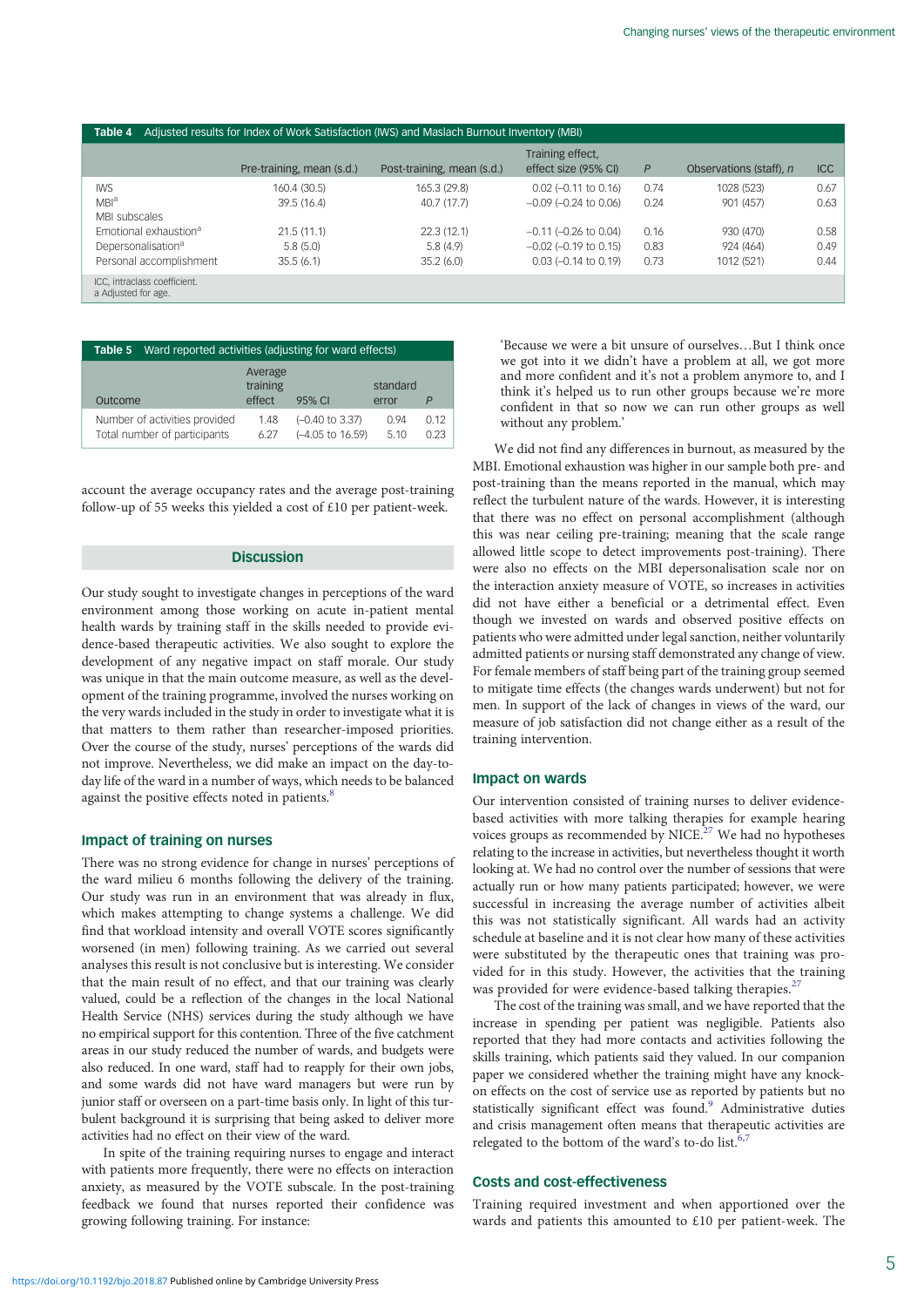<span id="page-5-0"></span>cost of meaningful service contacts and activities increased (nonsignificantly) by £33 per patient-week following training (including the training cost). This does not reflect an actual increase in expenditure but rather a relative increase in resources from a fixed amount. For example, if the actual cost per patient-week of an in-patient stay is £2100 (7 days at £300 per day) then £33 per week extra represents a shift of 2% towards direct patient care.

## Clinical implications

One of the most common complaints about in-patient services is the extreme boredom and lack of therapeutic activities occurring on the wards (see for example Care Quality Commission<sup>28</sup> and Walsh & Boyle<sup>29</sup>). There was a slight increase in the number of activities and we had positive feedback from those patients participating in the study,<sup>8</sup> demonstrating that with effort and dedication wards can be changed. Although there was variation in terms of implementation success it should be possible to adopt our design to increase the skills and confidence of nursing staff, which has often been found to be perceived as poor.<sup>3</sup> This alone would be a positive outcome, not well captured in our current study but revealed in feedback from staff.

# Strengths and limitations

The generalisability of findings is fundamental in research. The original Trust taking part in the project is part of a longstanding and nationally recognised academic NHS partnership and has recently become part of an academic science centre. The users of these services are research active, as are the staff working in them, and senior management are very supportive of research activities. However, we also tested the effects in a trust with fewer academic ties, although we did not perform any statistical tests on trusts (or boroughs) because of multiplicity and absence of any original hypothesis. We believe our results are generalisable to comparable trusts in large cities nationwide regardless of their research activity. We also gave the nursing staff a choice about which optional groups they could run based on their own perceived needs. Future research could investigate the differences between qualified and unqualified staff, especially as it is often unqualified staff who spend the most face-to-face time with patients.

The stepped wedge design did lead to some challenges not least because of changes (for example managerial and staffing levels) to wards during the study so potentially increasing variation, a problem in all pragmatic health service studies. But this design also had benefits over a simple cross-sectional comparison. Neither the wards nor the researchers knew which wards would be randomised next. Pre-intervention measures of the variables that were to be our key outcomes were measured by self-report prior to each randomisation so neither staff nor patients in the control wards knew whether they would receive the active treatment. We followed CONSORT guidelines and the CONSORT checklist for the study can be found in supplementary Table 4.

Some practicalities of implementing the study could not be avoided. Three different psychologists were employed to carry out the training of ward staff, which may have led to training variation although the study team thought that quality improved as more experience was gained over time.

# Implications

Implementing staff training in an unstable environment had many challenges. Nurses are working in a pressured system and their perceptions were mixed in spite of the positive views of our project. The number of activities taking place shifted in the right direction and were a clear benefit of the training. Our investigation of the effects on patients showed that we did benefit those individuals who have been the most critical – individuals who are compelled to receive treatment under a legal sanction.<sup>8</sup> This was achieved without having a large detrimental effect on staff even if we did not achieve our goal of improving their perceptions of the working environment.

Emese Csipke, Doctor, Senior Research Fellow, Division of Psychiatry, University College London, UK; Til Wykes, Professor Dame, Institute of Psychiatry, Psychology and Neuroscience, King's College London, South London and Maudsley NHS Foundation Trust, UK; Stephen Nash, Statistician, London School of Hygiene and Tropical Medicine, UK; Paul Williams, Statistician, Institute of Psychiatry, Psychology and Neuroscience, Kings College London, UK; Leo Koeser, Research Assistant, Institute of Psychiatry, Psychology and Neuroscience, Kings College London, UK; Paul McCrone, Professor of Health Economics, Institute of Psychiatry, Psychology and Neuroscience, King's College London, UK; Diana Rose, Professor of User-Led Research, Institute of Psychiatry, Psychology and Neuroscience, King's College London, UK; Tom Craig, Professor of Social Psychiatry, Institute of Psychiatry, Psychology and Neuroscience, King's College London, UK

Correspondence: Emese Csipke, University College London, Division of Psychiatry, 6th Floor, Maple House, 149 Tottenham Court Road, London W1T 7NF, UK. Email: [e.csipke@](mailto:e.csipke@ucl.ac.uk) [ucl.ac.uk](mailto:e.csipke@ucl.ac.uk)

First received 19 Dec 2017, final revision 29 Nov 2018, accepted 11 Dec 2018

# Funding

This article presents independent research funded by the National Institute for Health Research (NIHR) under its Programme Grants for Applied Research scheme (NIHR Applied programme grant PGfAR RP-PG-0606-1050). The views expressed in this publication are those of the authors and not necessarily those of the NHS, the NIHR or the Department of Health.

## Supplementary material

Supplementary material is available online at <https://doi.org/10.1192/bjo.2018.87>.

#### References

- 1 Priebe S. Institutionalization revisited with and without walls. Acta Psychiat Scand 2004; 110: 81–2.
- 2 Bowers L. Reasons for admission and their implications for the nature of acute inpatient psychiatric nursing. J Psychiatritr Ment Health Nurs 2005; 12: 231–6.
- 3 Francis R. Report of the Mid Staffordshire NHS Foundation Trust Public Inquiry. TSO, 2013.
- 4 Department of Health. Mental Health Policy Implementation Guide: Adult Acute Inpatient Care Provision. Department of Health Publications, 2002.
- 5 Bowers L, Brennan G, Winship G, Theoridou C. Talking with Acutely Psychotic People. City University, 2009.
- 6 Ward M, Cowman S. Job satisfaction in psychiatric nursing. J Psychiatr Ment Health Nurs 2007; 14: 454–61.
- 7 Seed MS, Torkelson DJ, A R. The role of the inpatient psychiatric nurse and its effect on job satisfaction. J Am Psychiatr Nurses Assoc 2009; 15: 120–5.
- 8 Csipke E, Flach C, McCrone P, Rose D, Tilley J, Wykes T, et al. Inpatient care 50 years after the process of deinstitutionalisation. Soc Psychiatry Psychiatr Epidemiol 2014; 49: 665–71.
- 9 Evans J, Rose D, Flach C, Csipke E, Glossop H, McCrone P, et al. VOICE: developing a new measure of service users' perceptions of inpatient care, using a participatory methodology. J Ment Health 2012; 21: 57–71.
- 10 Wykes T, Csipke E, Williams P, Koeser L, Nash S, Rose D, et al. Improving patient experiences of mental health inpatient care: a randomised controlled trial. Psychol Med 2018; 48: 488–97.
- 11 Laker C, Rose D, Flach C, Csipke E, McCrone P, Craig T, et al. Views of the Therapeutic Environment (VOTE): stakeholder involvement in measuring staff perceptions of acute in-patient care. Int J Nurs Stud 2012; 49: 1403–10.
- 12 Johnson S, Osborn DP, Araya R, Wearn E, Paul M, Stafford M, et al. Morale in the English mental health workforce: questionnaire survey. Br J Psychiatry 2012; 201: 239–46.
- 13 Paris Jr M, Hoge MA. Burnout in the mental health workforce: a review. J Behav Health Serv Res. 2010; 37: 519–28.